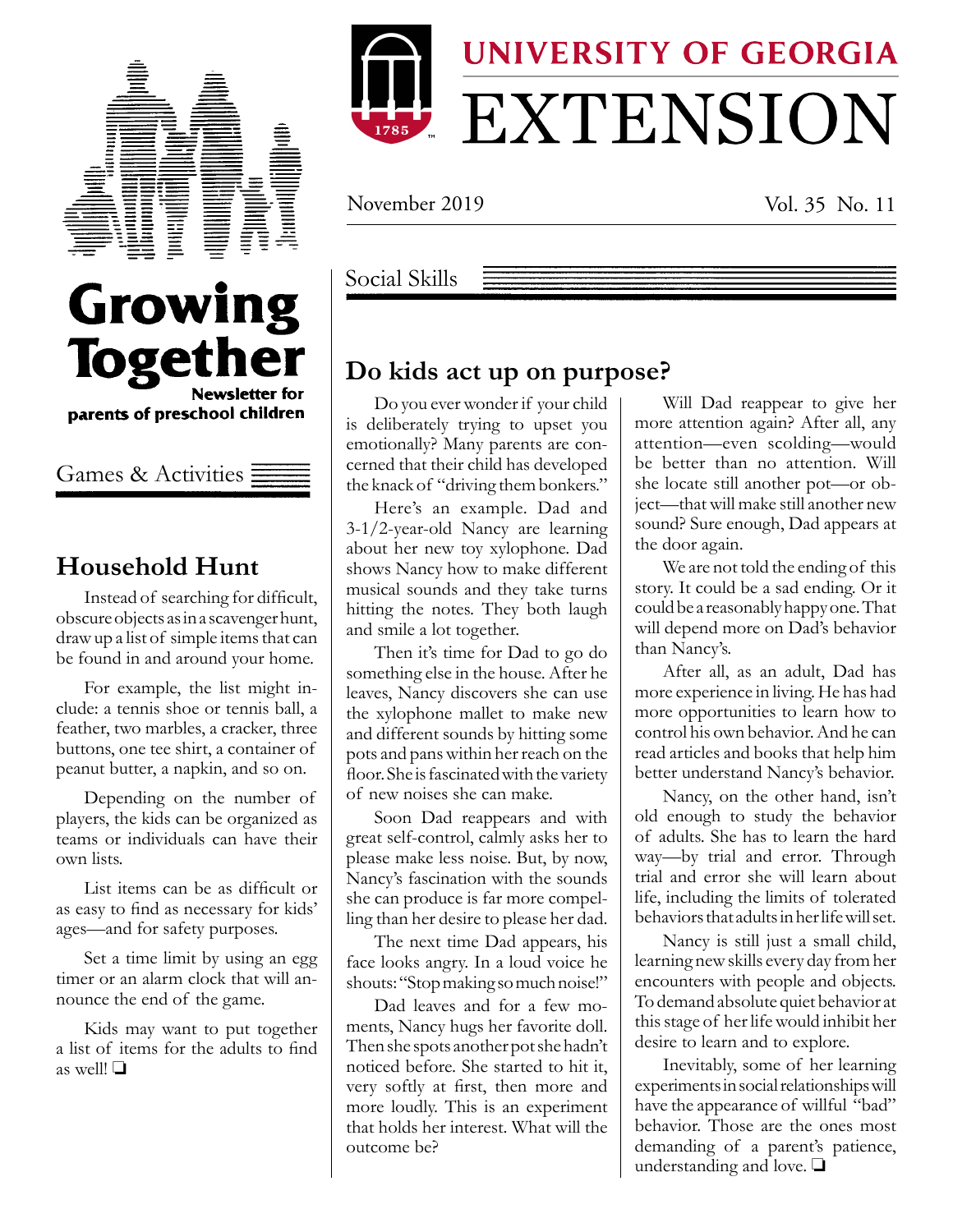### **Five things not to say today**

Recently I wrote a *Grandma Says*  about five important things to say to your child each day.

Being a linear thinker, this led me to reflect on the five things that are never good to say to your children on any day. Let's consider them briefly here.

**"Why can't you be more like … ?"** This has variations: "Look at how thoughtful your sister is." "Just look at the grades that your brother gets." You get the picture.

Rather than acting as motivators, comparisons backfire by creating resentment of the person compared to (especially dangerous when it is a sibling), as well as of the adult who ungraciously points out the component lacking in the child.

The whole point of human development is the dizzying number of ways in which we are all unique.

Focusing on an individual child's strengths, rather than undercutting by comparing them negatively with another's strengths is a far more productive strategy for parents to adopt.

**"Why can't you stop talking/ asking questions?"** Said frequently enough, this phrase will guarantee that the ties of communication with your child will be severed.

Your child will also lose innate curiosity when questions are regularly seen as a negative.

Sure, there are times when you need some peace and quiet, but be sure you are clear about when and why you are asking for silence, and make a firm appointment for a later time for conversation or answering questions.

**"How many times to I have to tell you to say (please/thank you/ excuse me, etc.)?** There are two points here. Once is that consideration of others and manners are not taught by demonstrating the opposite of this: rude demands for politeness cancel the message.

The second idea is that interpersonal relationships are not about keeping track and counting.

When parents make it clear that love is not conditional but rather a series of bookkeeping episodes, they are sending the wrong message to children.

Exasperation and frustration lead to such parental outbursts. Better to remind oneself regularly of the limitation on children's actions and give gentle reminders instead of harangues.

**"Because I said so."** While children benefit from having authoritative parents, confident in their guiding roles, being purely authoritarian and demanding unquestioning obedience is no way to help children build the skills and knowledge they will need to control their own lives in the future.

Helpful parents let children know why they are asking for certain behaviors—"it will be safer for you to …;" "it is a kind thing to do …;" "it will show you are trying to be her friend", etc. And when delivered with a firm tone and manner, these messages will have the ring of leadership.

**"After all I've done for you …"** Parenting is frequently demanding and exhausting, often frustrating, and occasionally not nearly the rosy image of pure joy that we anticipated, but that is no excuse for releasing those negative feelings to our children in such a manipulative fashion.

Go for a walk, have a private conversation with your spouse or a friend, but clamp your teeth over these words, which will only serve to upset both your child and you.



# **Helping children feel feel good about themselves**

The simple ideas that follow can help parents relate to children in ways that will help children feel good about themselves.

• Have confidence in your child. Trust in him to learn from his mistakes and to outgrow any aggravating habits he may pick up as he's growing.

• Pay more attention to his strengths than to his "shortcomings." You'll find you see more of whichever one you focus on.

• Be alert to and encourage your child's natural talents. Have patience with him in the areas in which he doesn't excel.

• Have faith in his willingness and desire to do things because he loves you and wants to please you rather than because he's afraid of displeasing you or being punished.

• Always try to give him the benefit of the doubt when you find your confidence in him lacking.  $\Box$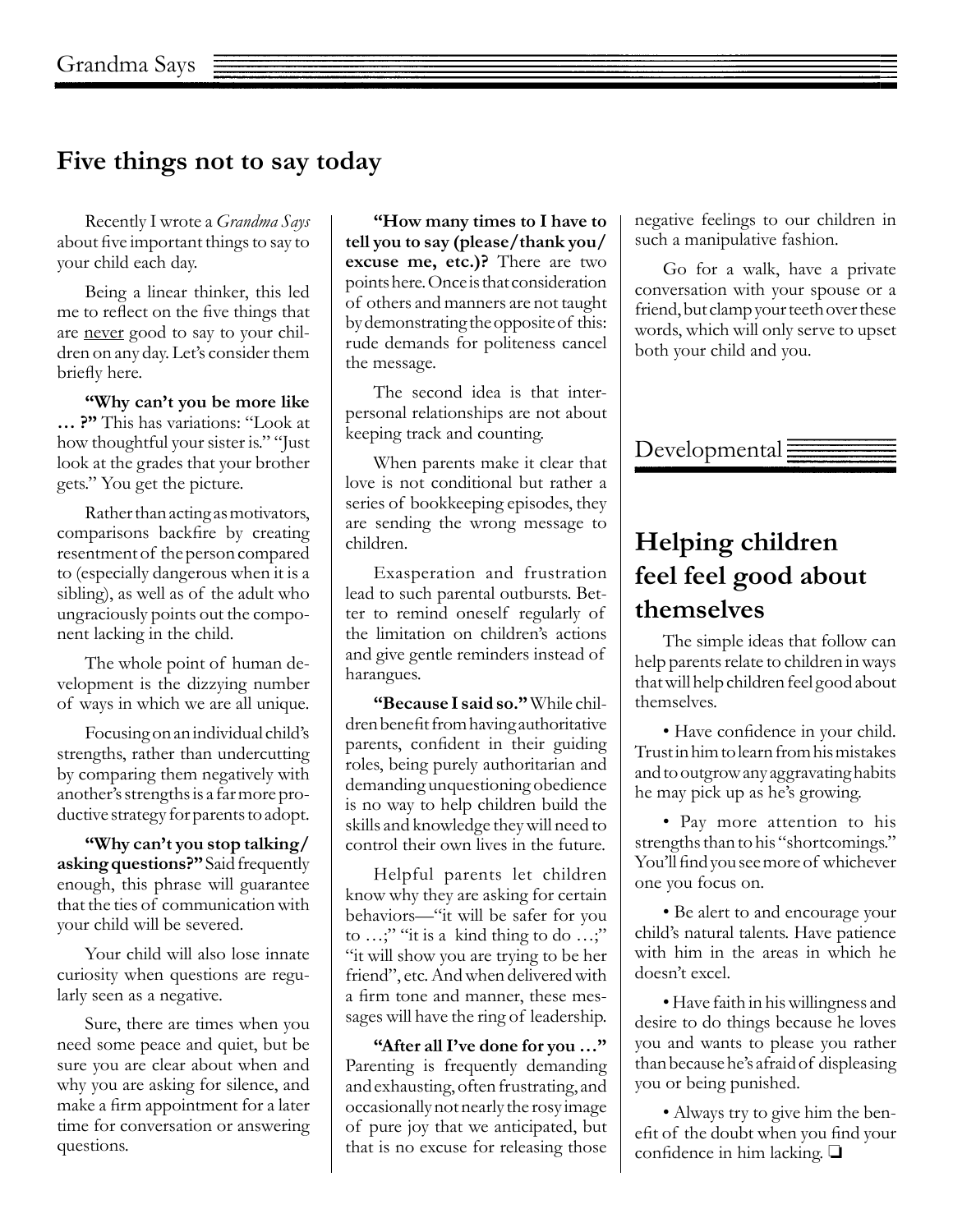### Discipline

#### Parenting



## **Discipline with kindness and respect**

Around three years of age, children are able to understand an explanation of right and wrong.

Younger children may know the difference but have difficulty understanding how discipline is related to their misbehavior.

A three-year-old, however, is able to understand the relationship between her misbehavior and the form of discipline you choose to impose.

Keep this in mind the next time you reprimand your three-year-old. Think about how you would feel if you were in her shoes.

Would you feel hurt, misunderstood, or angry if people treated you the way you are treating her?

Or would you feel they understood your point of view even though they weren't pleased with what you had done?

If someone yelled at you or made you feel bad because you'd misbehaved, what would you learn?

Would you learn to commit acts for which you were punished when you thought you could get away with it?

Would you learn to hide the truth from your parents in order to avoid punishment?

Wouldn't you prefer that she learn not to do something because she understands why it's wrong rather than from fear of punishment?

A good rule would be to treat children of all ages as you would like to be treated.  $\Box$ 

# **Love with no strings attached**

Unconditional love means that you love your child with no conditions. You love him today and tomorrow, and you will continue to love him in spite of the fact that his behavior is unacceptable sometimes.

You can show unconditional love by hugging your child. Listen to his heartbeat. Tell him specific things you like about him or his behavior. "Thank you for your helping your brother up the steps—I like to see you being kind to him."

Tell him how much he is loved. It doesn't have to be big words or long sentences. Just a simple "I love you" can do wonders for a child's self-image.

If your child knows you love him, he has the freedom to grow. Knowing he is secure and loved will give him the confidence to try something new, to try harder to meet your expectations for him.

Your child needs to know he is loved even though his behavior may not always be lovable.

You may at times discipline him for negative behavior and at other times praise him for positive behavior, but you can love him all the time.

That's why it is important for him to understand how you can love **him**  but not his behavior.

"I love you, Tim, but I don't like your behavior right now. Do not push your brother—he's smaller than you are and he could get hurt."

To your child, you are the most important person in his world. Your love is the best gift you can give him—today and tomorrow—so be generous.  $\Box$ 

# **Learning—one step at a time**

As children grow gradually, so grow their abilities to handle increasingly complex tasks.

Parents can help this process by maintaining reasonable expectations of the child's present abilities … but also anticipate growth and expect just a bit more from the child.

For example, when your child is attempting a new task alone and becomes frustrated, don't rescue her right away.

Instead gently remind her of the next step in the task. Speak sparingly but offer your encouragement. A word or two may be the only clues she needs to finish the job.

Another way to encourage growth is to teach in steps. You can begin a task for the child and then hand over the project.

For example, you can set out the pitcher, sugar, measuring cup, spoon and drink packet, and then have the child take over and make the fruit punch.

Tasks should be geared toward the child's age, remembering that children are not little adults … but they do want to learn new tasks geared to their level.  $\Box$ 

| <b>Growing Together</b> is published by<br>Growing Child, Inc.,<br>P.O. Box 2505 W. Lafayette, IN 47996<br>©2019 Growing Child, Inc.<br>Telephone: (765) 464-0920.<br>Customer Service: 1-800-927-7289. |
|---------------------------------------------------------------------------------------------------------------------------------------------------------------------------------------------------------|
| Growing Child also publishes:<br>Growing Child (birth-six years), and<br>Growing Up (grades K-12).                                                                                                      |
| <b>Growing Together</b> issues may be reproduced<br>in part or in full by participating organizations.                                                                                                  |
| Articles in Growing Together refer<br>to both boys and girls. For simplicity, the pro-<br>nouns "he" and "she" are used<br>interchangeably unless otherwise noted.                                      |
| www.growingchild.com                                                                                                                                                                                    |